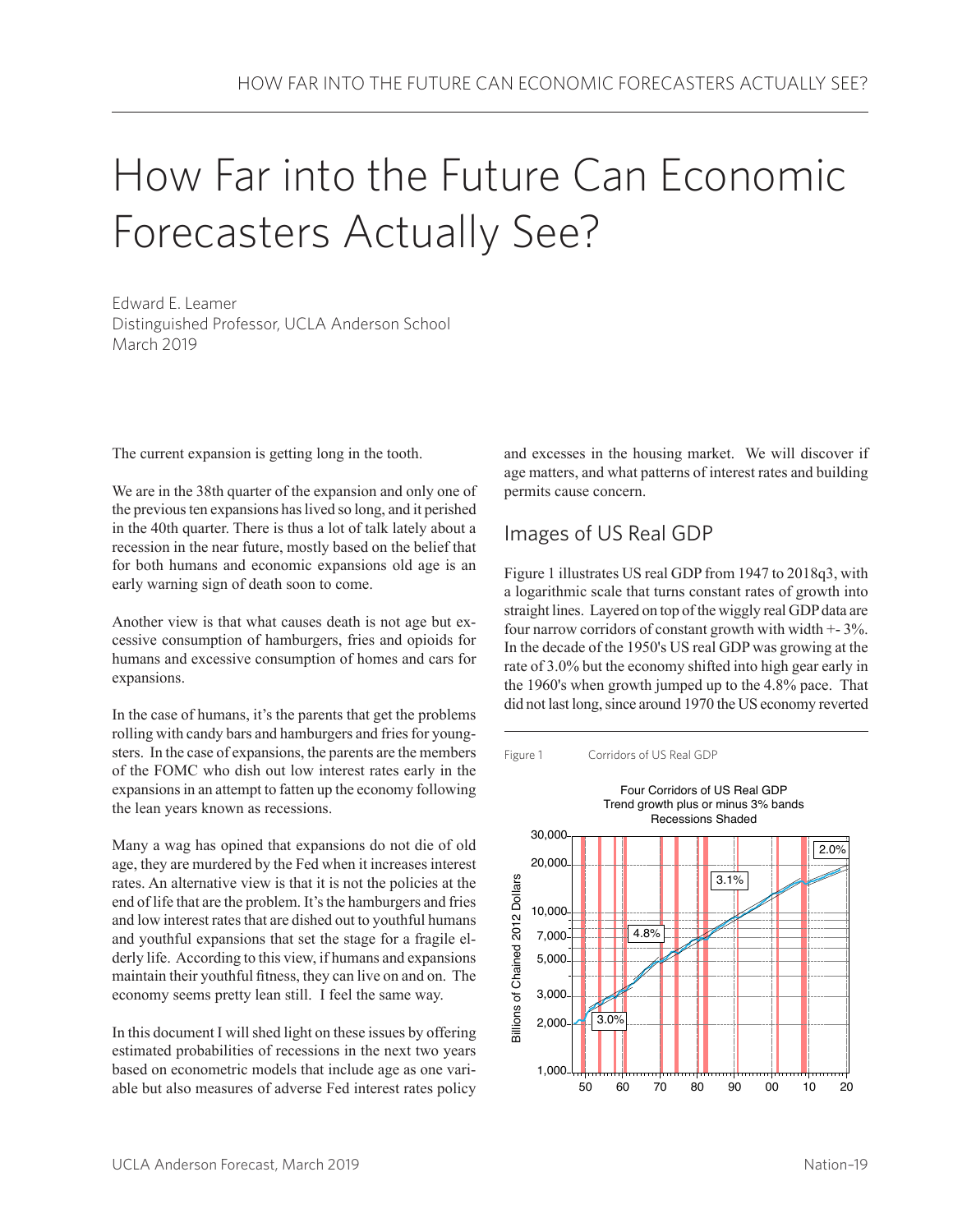back to 3.1% growth, and stayed at that rate for almost 40 years. But in the aftermath of the recession of 2008/09 the US economy slowed down substantially to the 2% rate. One thing that macroeconomists should be explaining is why the US economy experiences these rapid transitions from one rate of growth rate to another and why the rate of growth is so constant for such long periods of time.

Another feature of Figure 1 is the occasional collapse of real GDP down to the bottom of the growth corridor. These are the recessions. Macroeconomists should be explaining why the US economy experiences these occasional dips in real GDP, and when the next one is likely to occur.

Figure 2 offers a different view of the same data, with the twelve expansions laid on top of each other and with the current expansion displayed as if it ended in 2018q4, the last quarter of data at the date of writing. The end (cycle peak) dates of these expansions are the labels in the legend to the right. If this expansion survives the winter and spring quarters of 2019 it will tie the Bush/Clinton expansion of the 1990's for the longest ever.

The dashed line in the midst of all these expansions represents a 3% rate of growth. Looking at the left in this figure reveals that the last two expansions ended short of that 3% goal, although late in the 1990's a surge of growth from the Internet supported growth rates in excess of 3%. The current expansion is not over yet, but the growth so far has been only 19%, compared with 31% if the 3% goal had been attained. So here is an idea: maybe we should measure the age of an expansion by the cumulative increase in real GDP. By that measure, six of the eleven expansions lived longer than our current one. Still plenty of growth to go, perhaps.

# Images of Recession Precursors

Next we turn to recession precursors.

The Index of Leading Indicators has ten components, but here I will use only the two components that have clearly demonstrated their ability to warn of recessions soon to come: the slope of the yield curve, and the number of building permits. Out of deference to the current conversations, I also will include the age of the expansion.

Figure 2, which has already been mentioned, illustrates the GDP data in a way that helps answer the question: can these GDP data be used to predict recessions? The recession data

#### Figure 2 US Real GDP During Twelve Expansions

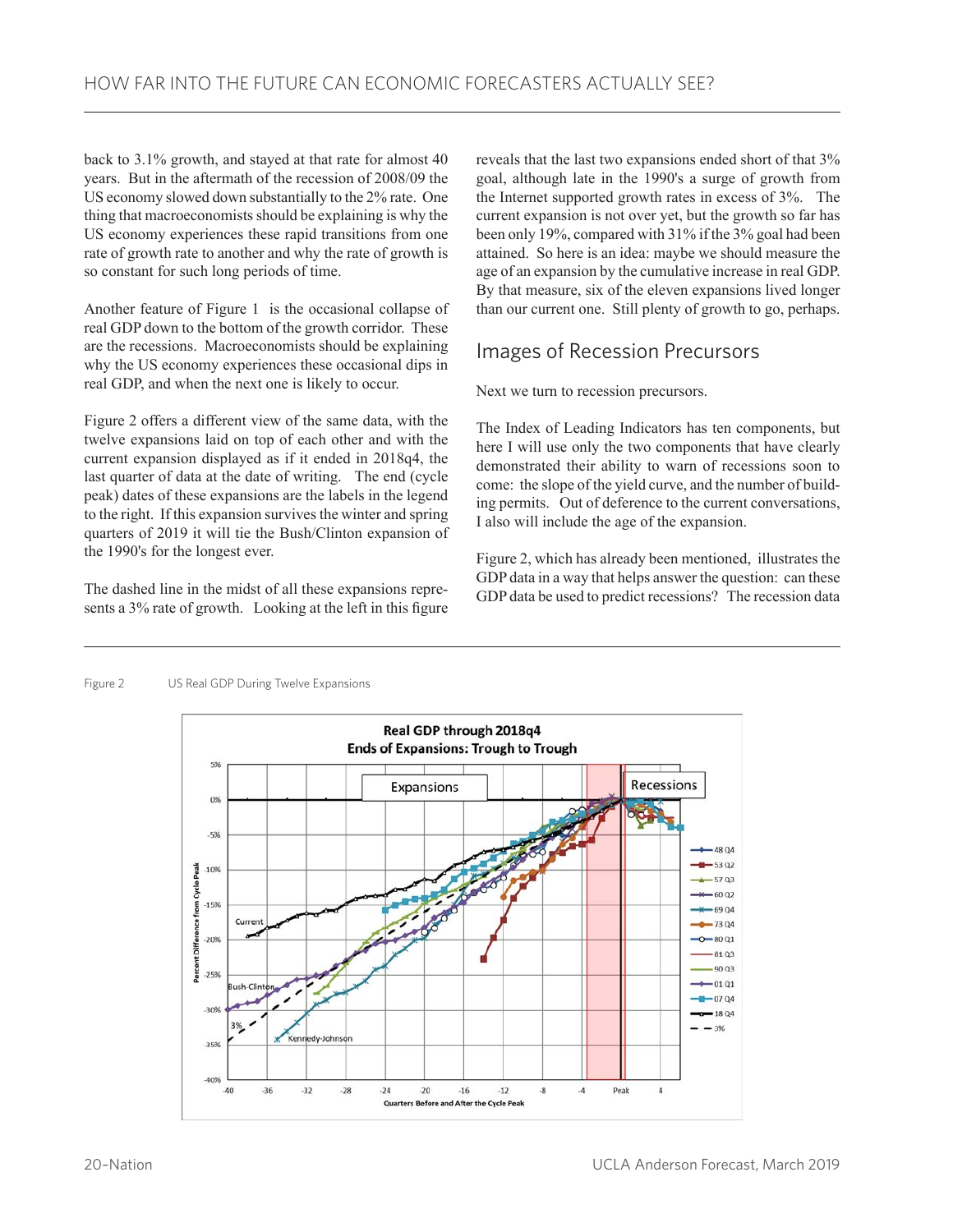Figure 3 Slope of the Yield Curve Over Ten Expansions



on the right of the figure are separated by a vertical line that marks the last quarter of the expansion. The shaded area that extends to the left of that vertical line captures the four quarters before the recession.

Can you see anything different in the shaded region compared with a year or two earlier. Does the economy go into "stall speed" with slower growth before the negative growth of the recession, as many commentators presume? You will need some special glasses to see that if it is there. Clearly, there is not much in the GDP data on which to base an alarm of a soon-to-come recession.

But take a look at Figure 3 which has the same design but uses data on the slope of the yield curve equal to the 10-year Treasury yield minus the 3-month Treasury yield, annualized. Here we see what looks like a very accurate alarm: an inverted yield curve with the 10-year yield less than the 3-month yield seems like a very reliable indicator of a recession to come within a year. This is not a market move in interest rates. This is the Fed increasing short-term rates out of fear of inflation with little or no effect on the ten-year yield.

This image is pretty clear circumstantial evidence that the Fed has murdered our recessions, but perhaps a more accurate metaphor would be "accidentally run over an unsuspecting pedestrian in the crosswalk while distracted by a billboard with the word "INFLATION" in bold red letters." The words "Crime Scene" three years before the recession when the spread exceeded 300 basis points are designed to suggest that the Fed has often held interest rates too low for too long, and produced an overinvestment in homes, durables and automobiles which require a Hayekian time-out for the economy to catch up, aka a recession.

From the ten expansions illustrated in Figure 3 I have extracted three for Figure 4, the current one, and the ones that ended in 1969q4 and 2001q1. Here I am searching for something to offset the alarming news in the current data which has the slope of the yield curve diving toward zero. Might this be a false alarm? The expansion of the 1960's has a false alarm when the yield curve inverted, and the Fed quickly addressed the problem and boosted the spread above 100 basis points. Alas, however, another inverted yield curve came in 1969 and the recession followed two quarters later. The path of the spread in the 1990's was like a drunken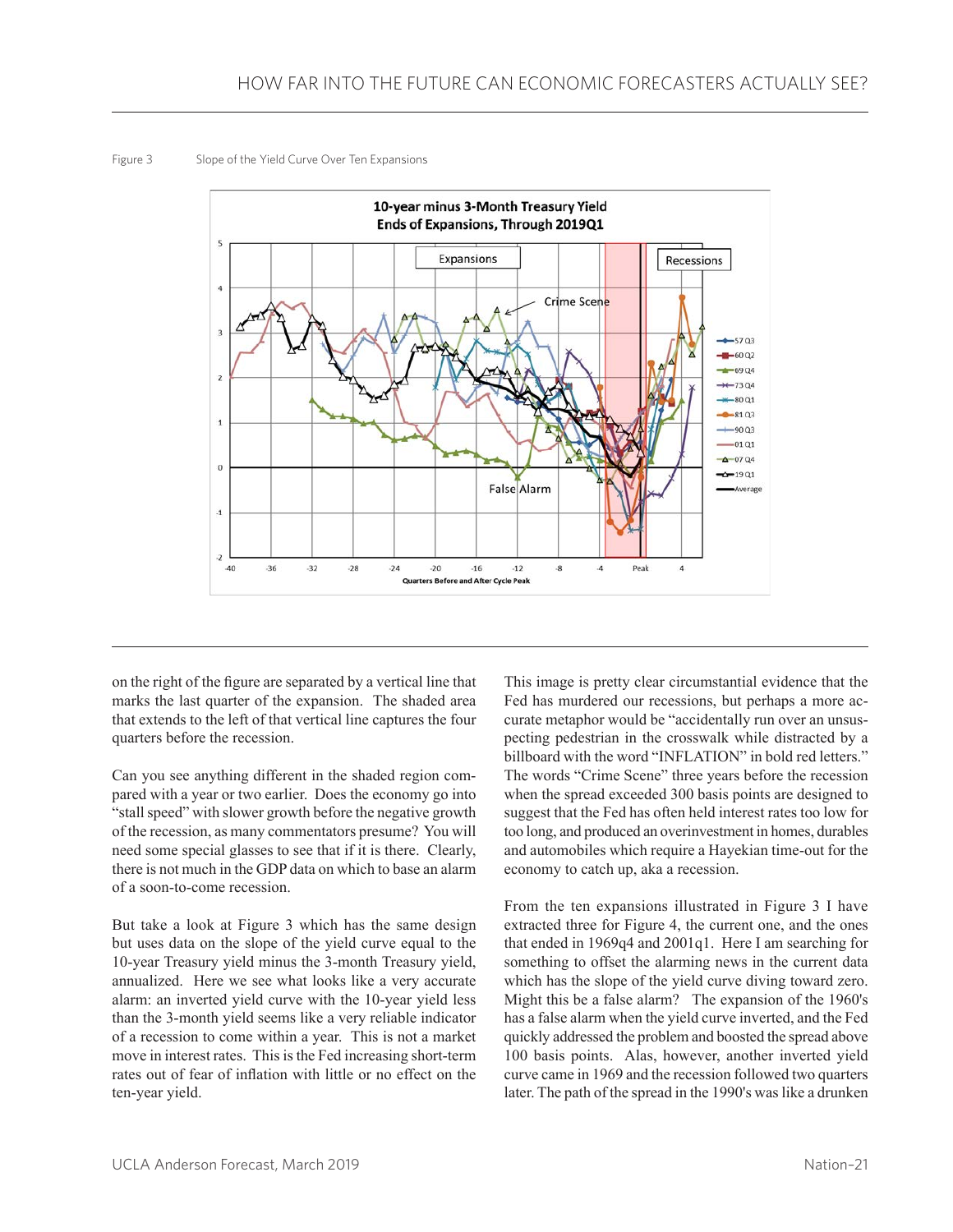#### Figure 4 Slope of the Yield Curve Over Three Expansions



Figure 5 Building Permits OVer Nine Expansions

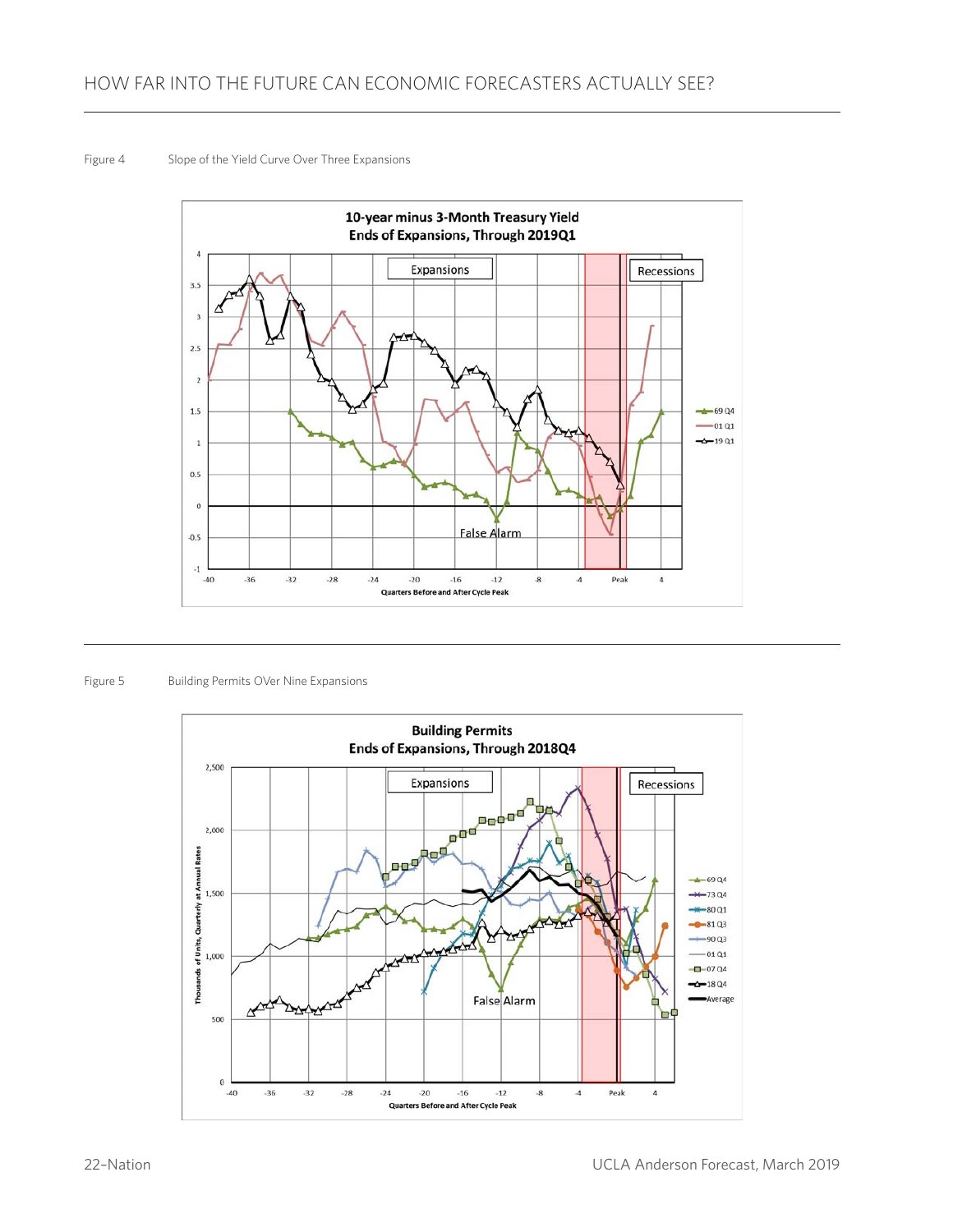sailor staggering down and up toward the inversion crisis. The current expansion has it's own meandering path toward inversion. Why do our monetary authorities do this???

Figure 5 illustrates the other variable we will study: Building Permits. In only one of previous cases did permits get through the (shaded) year before the recession without collapsing – that was the expansion that ended in 2001q1, illustrated in the figure with a thin black line. Housing then wasn't in an obviously overbuilt situation. What was overbuilt then was equipment and software that was used for prospecting for gold in the streams washing down from the Internet. Housing is not in an obviously overbuilt situation now.

## Probit Models for Assessing the Probabilities of Future Recessions

Next we turn to the power of econometrics to help identify what matters.

Table 1 reports an estimated Probit model with a binary dependent variable that identifies the 12 months preceding the recessions. The explanatory variables that are used to identify this period are building permits, the spread between the 10-year yield and the 3-month yield and the age of the expansion. The data set omits the recessions and the first two years of the expansions, which is designed to exclude

| Dependent Variable: REC_12MO_BEFORE                                  |             |                       |             |           |
|----------------------------------------------------------------------|-------------|-----------------------|-------------|-----------|
| Method: ML - Binary Probit (Quadratic hill climbing / EViews legacy) |             |                       |             |           |
| Date: 02/23/19 Time: 16:50                                           |             |                       |             |           |
| Sample: 1946M01 2020M12 IF RECESSION=0 AND EXPANSION_YEAR1=          |             |                       |             |           |
| 0 AND EXPANSION YEAR2=0                                              |             |                       |             |           |
| Included observations: 429                                           |             |                       |             |           |
| Convergence achieved after 6 iterations                              |             |                       |             |           |
| Coefficient covariance matrix computed using second derivatives      |             |                       |             |           |
|                                                                      |             |                       |             |           |
| Variable                                                             | Coefficient | Std. Error            | z-Statistic | Prob.     |
|                                                                      |             |                       |             |           |
| С                                                                    | $-1.650$    | 0.513                 | $-3.22$     | 0.0013    |
| SPREAD(-6)                                                           | $-1.016$    | 0.165                 | $-6.16$     | 0         |
| PERMIT <sub>1</sub>                                                  | 0.001       | 0.000                 | 3.10        | 0.0019    |
| PERMIT1-PERMIT1(-12)                                                 | $-0.002$    | 0.000                 | $-5.07$     | 0         |
| <b>EXPANSION AGE</b>                                                 | 0.004       | 0.004                 | 1.07        | 0.2855    |
|                                                                      |             |                       |             |           |
| McFadden R-squared                                                   | 0.3979      | Mean dependent var    |             | 0.193     |
| S.D. dependent var                                                   | 0.3955      | S.E. of regression    |             | 0.313     |
| Akaike info criterion                                                | 0.6149      | Sum squared resid     |             | 41.533    |
| Schwarz criterion                                                    | 0.6622      | Log likelihood        |             | -126.89   |
| Hannan-Quinn criter.                                                 | 0.6336      | Deviance              |             | 253.78    |
| Restr. deviance                                                      | 421.47      | Restr. log likelihood |             | $-210.73$ |
| LR statistic                                                         | 167.69      | Avg. log likelihood   |             | $-0.296$  |
| Prob(LR statistic)                                                   | 0           |                       |             |           |
|                                                                      |             |                       |             |           |
| Obs with Dep=0                                                       | 346         | Total obs             |             | 429       |
| Obs with Dep=1                                                       | 83          |                       |             |           |

Table 1 Forecasting a Recession Next Year Using the Spread, Building Permits and Age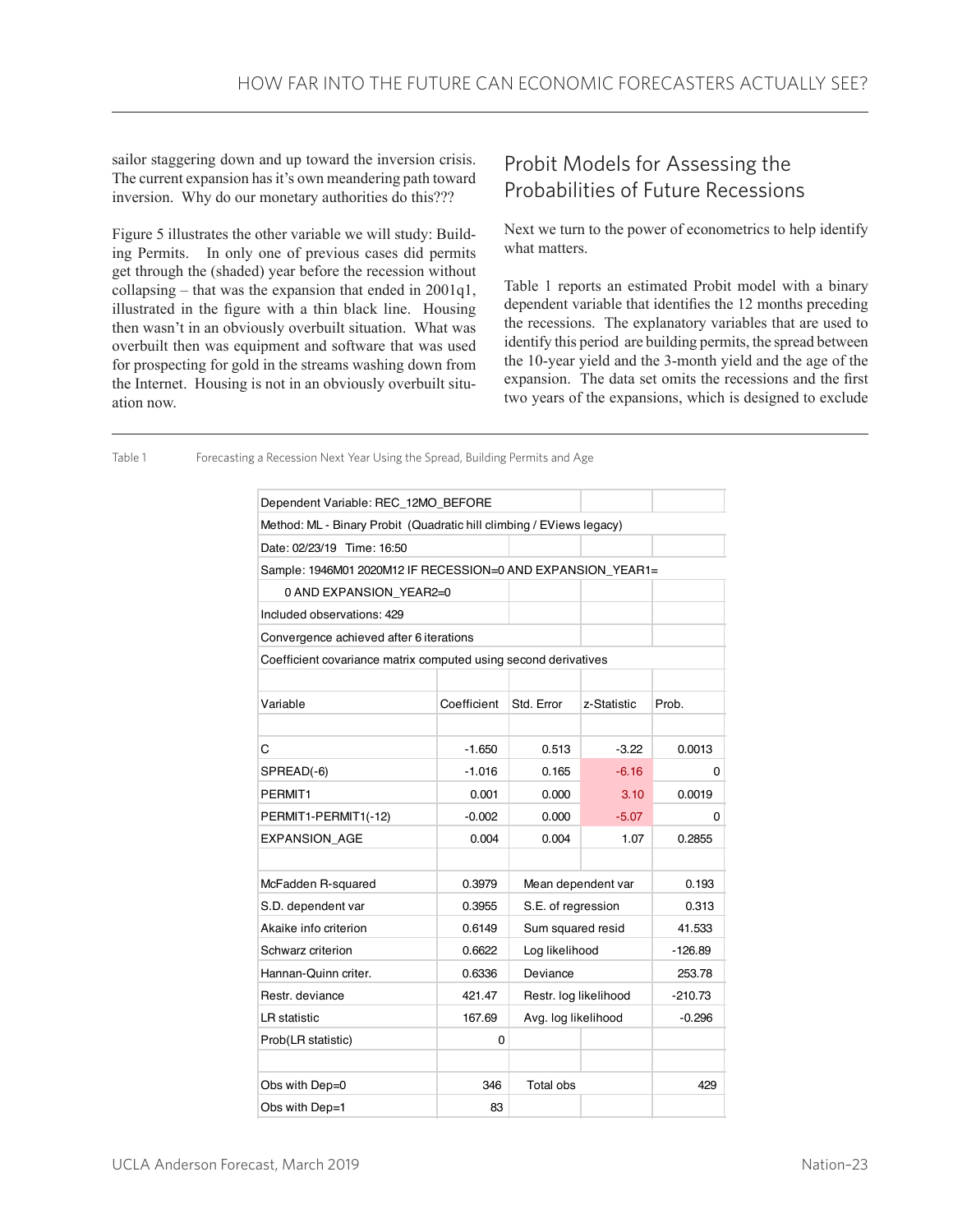Figure 6 Recession Probabilities for Subsequent Year, Based on the Spread, Building Permits and Expansion Age







Predited Probability of Recession in the Year After Next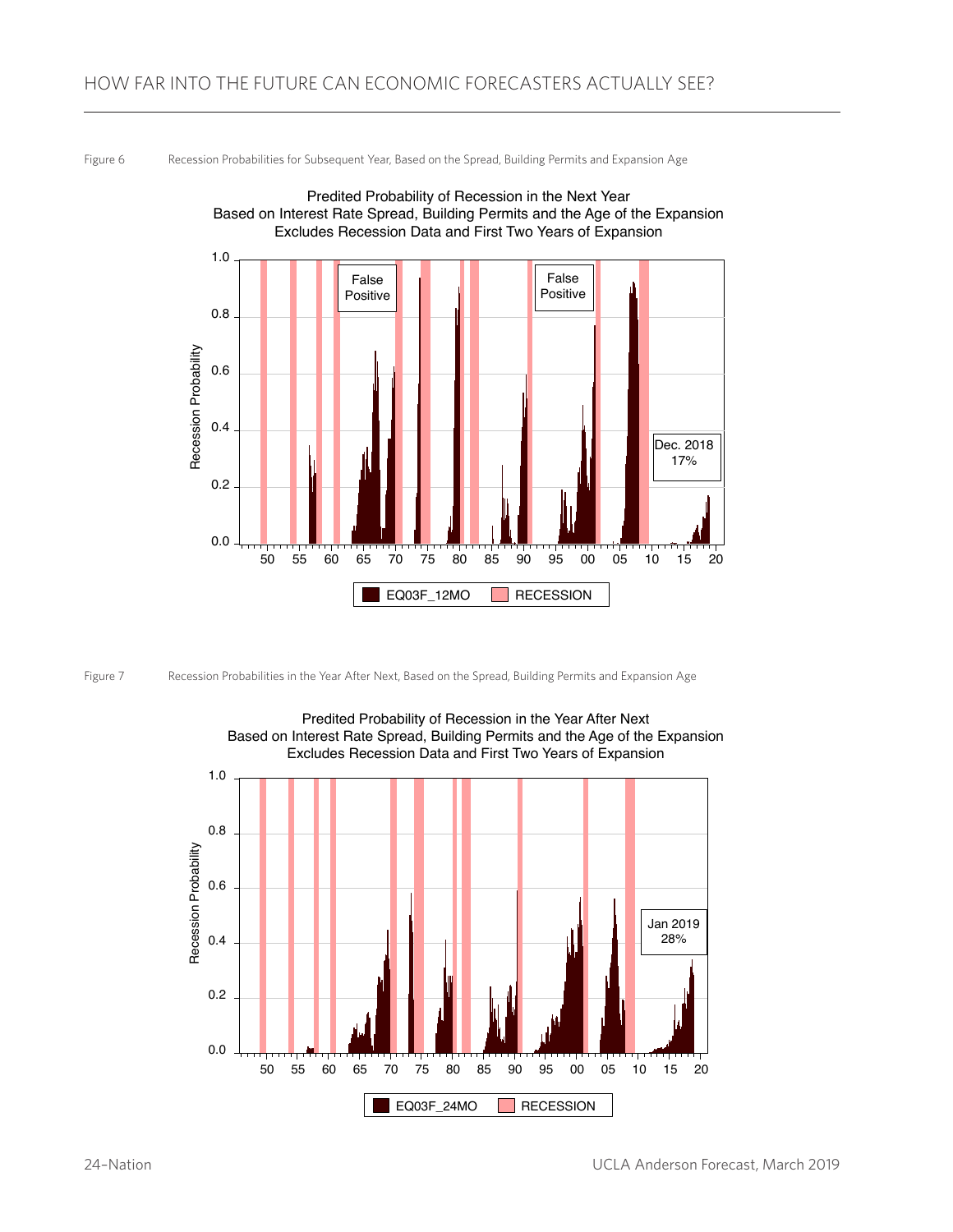the recession with negative growth and the recoveries that typically has unusually strong growth, a steep yield curve and little prospect of a recession to come. We don't want that experience to affect our assessment of the current situation which is late in an expansion, not early.

An initial probit regression model was estimated using the spread and building permits current values, lagged one month, six months and twelve months. The results in Table 1 but with some of the dependent variables omitted or redefined, with statistically insignificant variables omitted. Here we see some things we expected to see as precursors of recessions: a flat or inverted yield curve, and building permits that are high and declining. The age effect is small and statistically insignificant. (That makes me feel better.) Figure 6 has the predicted probabilities based on this model. If the model is successful these would elevate toward one in the years before recessions, and would hold close to zero otherwise. Per the numbers at the bottom of Table 3, 83 of the 429 months in the data were in the year before recession. Thus the background probability is  $83/429 = 19\%$ . For December 2018, we have only a 17% recession probability in the subsequent twelve months, less than the background risk What about the year after next? Table 2 reports a probit model for predicting the commencement of recession after 12 months into the future but before 24 months. For this longer term prediction, the current spread has a smaller impact than for the shorter term model in Table 1, and age is more important, and permits have a different role. For short term forecasting, high and declining permits are the problem. For longer term forecasting it is high and growing permits that create risks of future recessions.

Figure 7 illustrates the predictive probabilities of recessions in two years based on the model in Table 2. In contrast to the first-year case illustrated in Figure 6, these second-year predictive probabilities never get very high, and in January 2019 the probability is only 28%. The future is very blurry, even just two years from now.

# Conclusions

Recession risks.

The probability of a recession beginning in one of the twelve months after December 2018 is 17%, compared with a background risk of 19%.

The probability of a recession beginning in the twelve months of 2020 is 28%, compared with a background risk of 15%

These probabilities are likely to increase when we get the building permits data through January 2019 when the interest rate spread fell to 34 basis points from 46 basis points in December 2019.

#### Age

The age of the expansion is not a significant factor for assessing the recession risk one year into the future, but does play a significant role in forecasting the second year and the combined two years. This is illustrated in two figures which have estimated recession probabilities with and without the aging effect, Figure 8 for next year and Figure 9 for the year after next. Each of these has a blue line for the model's estimates and a red line with the coefficient on age set to zero. These two lines are virtually indistinguishable for the next year estimates but for the year after next much of the elevation of the probabilities is due to the aging effect. If there were no aging effect and the other effects stayed the same, then the estimated probability of a recession in the year after next would be virtually zero in December 2018.

### The interest rate spread

• A steep yield curve lowers both the first-year and the second-year recession risks, with the greatest effect for the first-year forecast and less for the second-year forecast.

#### Building Permits

- For the first-year ahead forecast, the recession risk elevates if permits are high and declining.
- For the second-year ahead forecast, the recession risk elevates if permits are high and growing higher.

It is declining permits that tells us the recession is imminent and it is high and growing permits that lay the foundation for periods ahead of high and declining permits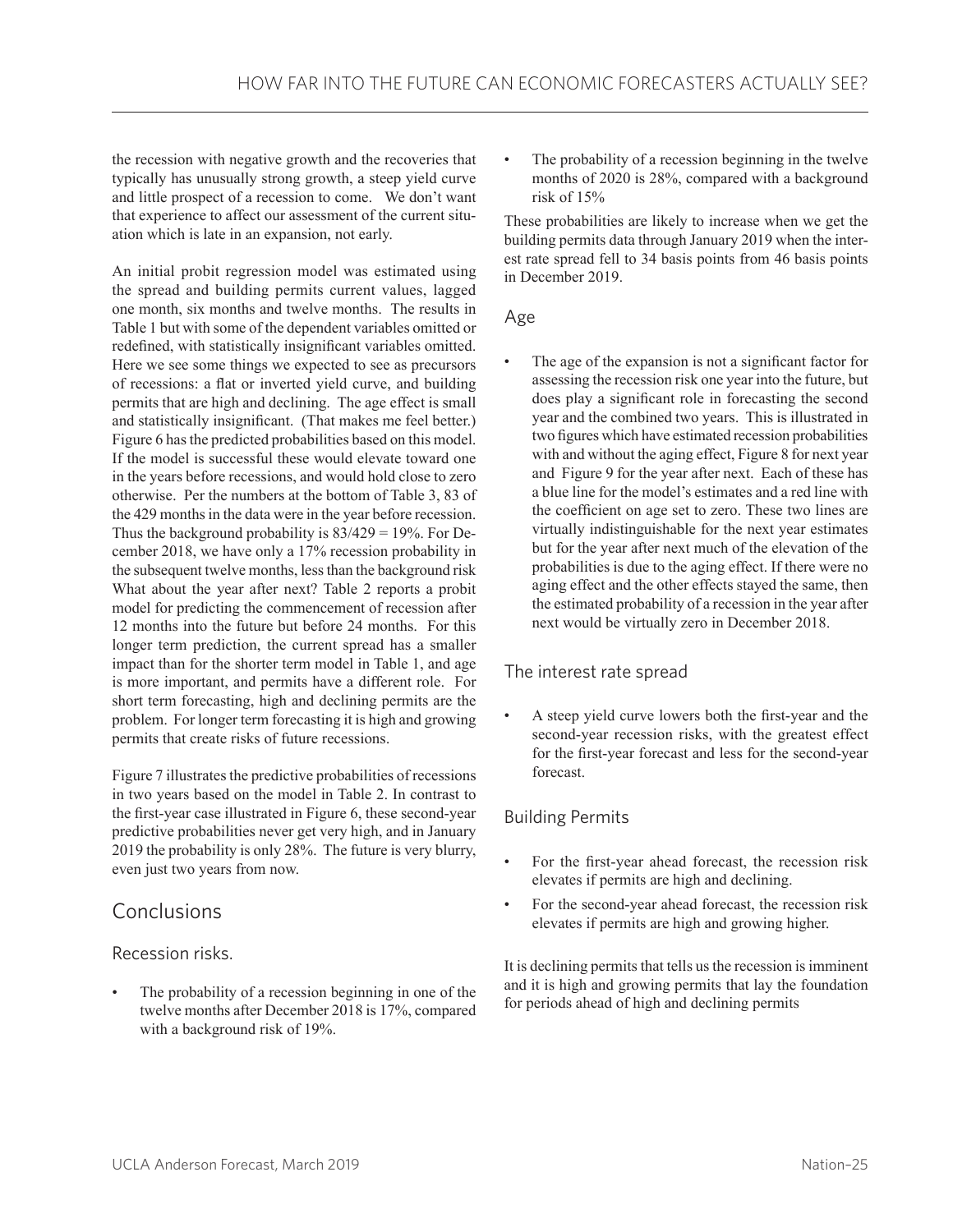Figure 8 Next Year Probabilities, With and Without the Aging Effect



Figure 9 Year after Next Probabilities, With and WIthout the Aging Effect



Estimated Probability of a Recession the Year After Next With and Without the Aging Effect